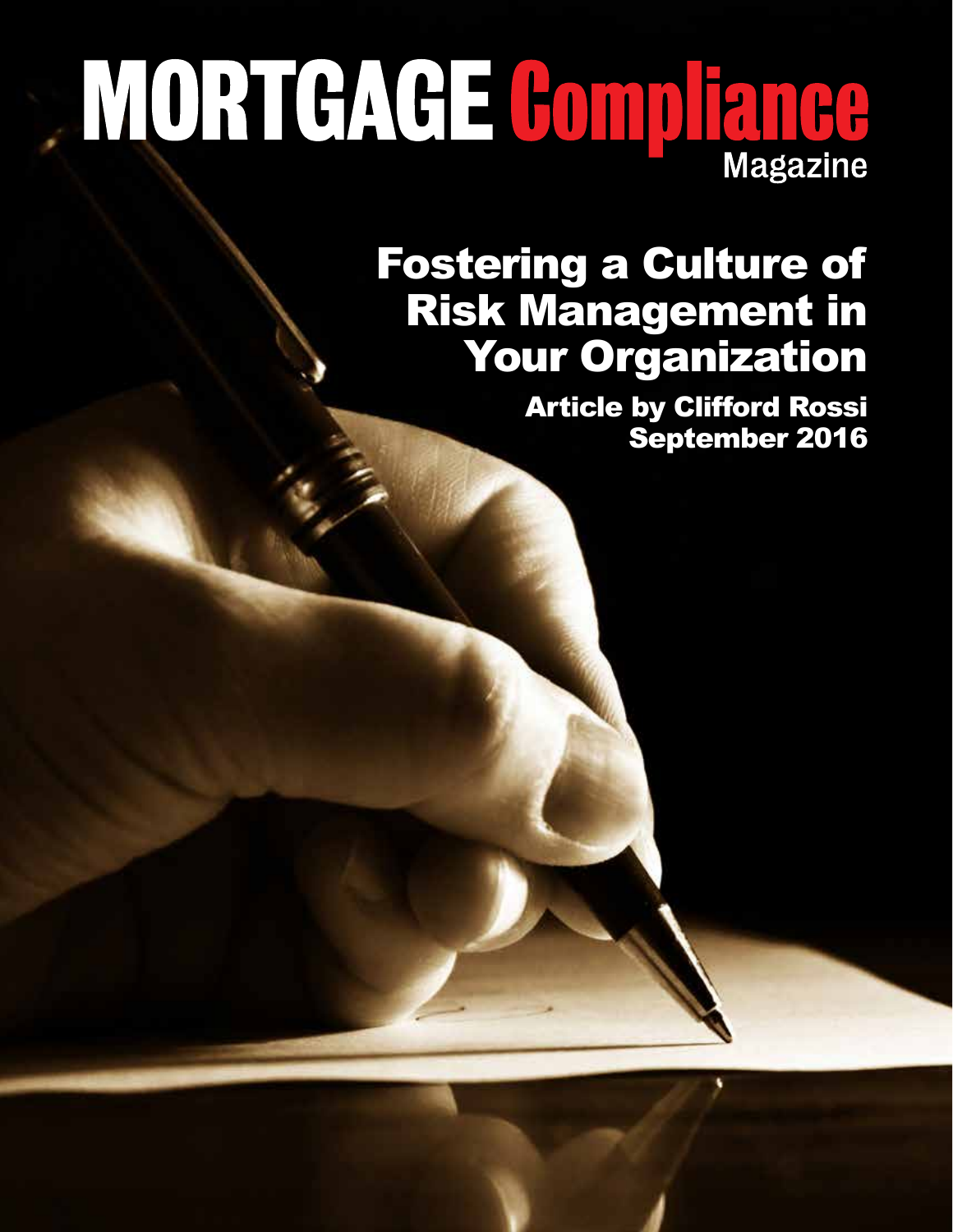## Fostering a Culture of Risk Management

**LUESDAY** 

**BY CLIFFORD ROSSI**

I'm all the years I've worked in the finance indus-<br>try, I've seen a number of banks and mortgage<br>banking firms repeat the same major mistake<br>over and over: approaching risk management as a n all the years I've worked in the finance industry, I've seen a number of banks and mortgage Lbanking firms repeat the same major mistake distinct, "solvable" issue rather than an attitude that should be embedded within the makeup of the organization.

Before going any further, let's make something clear: Risk culture is a separate idea from risk infrastructure or expertise. Your firm can invest lavishly in risk management—and some of the businesses I've worked for did just that—but still have no ability to embed risk management

principles across the company as long as there is no focus on "risk culture."

It is my belief that had the financial sector embraced the concept of risk culture entirely, the financial crisis of the last decade would have been substantially muted as an event. Excessive risk-taking in nontraditional (and oftentimes questionable) products could been severely limited by the industry. Unfortunately, that lack of culture and risk discipline continues to haunt the industry to this day.

Consider some of the companies and agencies that are commonly linked to the financial crisis.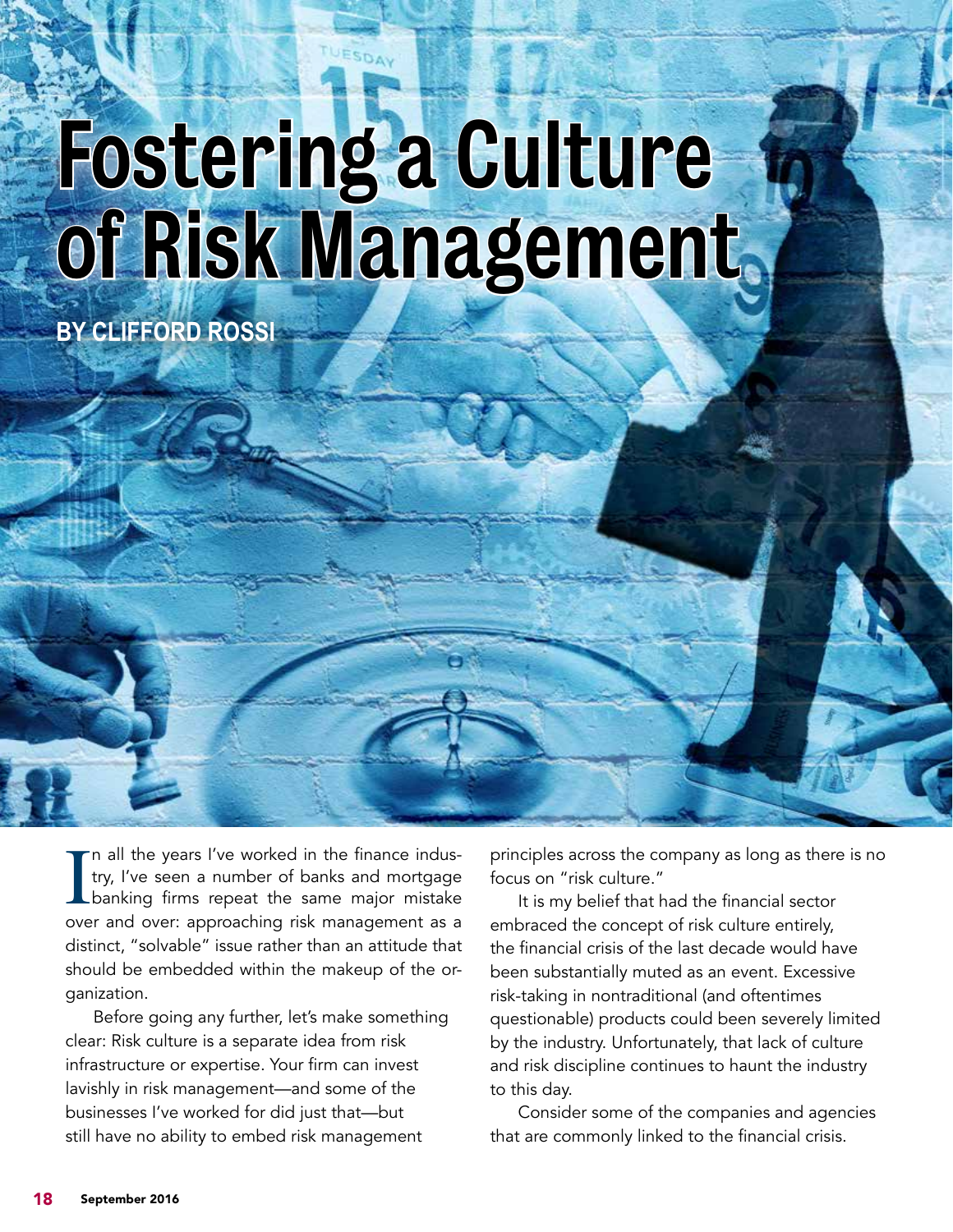What do those firms have in common, aside from their sullied reputations in the wake of the crash? Those companies, along with some of the organizations I worked for in the years leading up to the meltdown, were some of the best-recognized names in the business—and yet, each one lacked a strong risk culture. That common link was central to their eventual demise.

#### CAUSES…

Before getting into what risk culture is (or should be, at least), let's take a look at what it isn't. In order to do that, we need to learn from the past in particular, the 2004-2007 boom period—and examine the specific contributing factors leading to the demise of those firms that used to be household names in the financial services industry.

In painting a picture of what it was like to serve as chief risk officer at some of those businesses that abandoned risk culture in favor of short-term (but illusory) profits, I'm reminded of an ad that, ironically enough, premiered during the 2007 Super Bowl. In that ad, a group of monkeys in suits are looking at a sales chart that's going through the roof, and the party is in full force—monkeys smoking cigars, burning money, and so on—until a human walks in and reveals that the sales chart is actually upsidedown. The party comes to a quick stop until one of the chimps turns it back to its original position. Funny, but it really does sum up my life as a CRO.

What are some of the signs of a flawed risk culture? A few years ago, I conducted a study for the Office of Financial Research on a theory of risk governance at financial institutions, which led to the creation of a theoretical model explaining lapses in risk governance. Without getting into all of the technical details, I attributed risk management failures to a combination of cognitive biases, captive boards, and short-term focused executive compensation structures that did not sufficiently take risk outcomes into account.

There are a few types of cognitive biases that can drive the executive management or the board at a mortgage firm to take potentially businessending risks. One of these is "recency bias," which is demonstrated when the decision maker places a higher weight on recent outcomes in forming views

#### WHAT ARE THE BUILDING BLOCKS OF RISK CULTURE? THE ONES THAT COME TO MIND FOR ME ARE:

- AWARENESS Making sure everyone in the organization understands the importance and role of risk management.
- ACCEPTANCE Embracing risk management principles fully and internalizing them in your day to day job.
- INCENTIVES Behavior can be shaped by establishing compensation plans across the organization that balances medium and long-term risks with short-term financial performance.
- BIAS Management bias must be reduced to strengthen risk culture.
- TEMPERAMENT The CRO and their staff must reflect objectivity and coolness under fire in order to establish and maintain credibility.

about current or future outcomes. Back in 2004, this type of bias would manifest in board meetings, where CROs presenting views on the likelihood of a potential decline in home prices would be challenged (and ultimately overruled) in their analysis by management who were paying more attention to the recent climb in prices.

Compounding the effect of recency bias is "ambiguity bias," where uncertain outcomes—like those often presented by a firm's risk group—are cast more in doubt by the management team than their own strongly held beliefs. Risk managers' jobs often involve understanding and conveying risk outcomes in a probabilistic manner, and that presents challenges when dealing with business partners who embrace a more tangible set of metrics for their decision-making.

That relates to a third management bias, which we call "confirmation bias": the thinking that occurs when someone interprets findings in a manner consistent with their own views or experience and ∆ ∆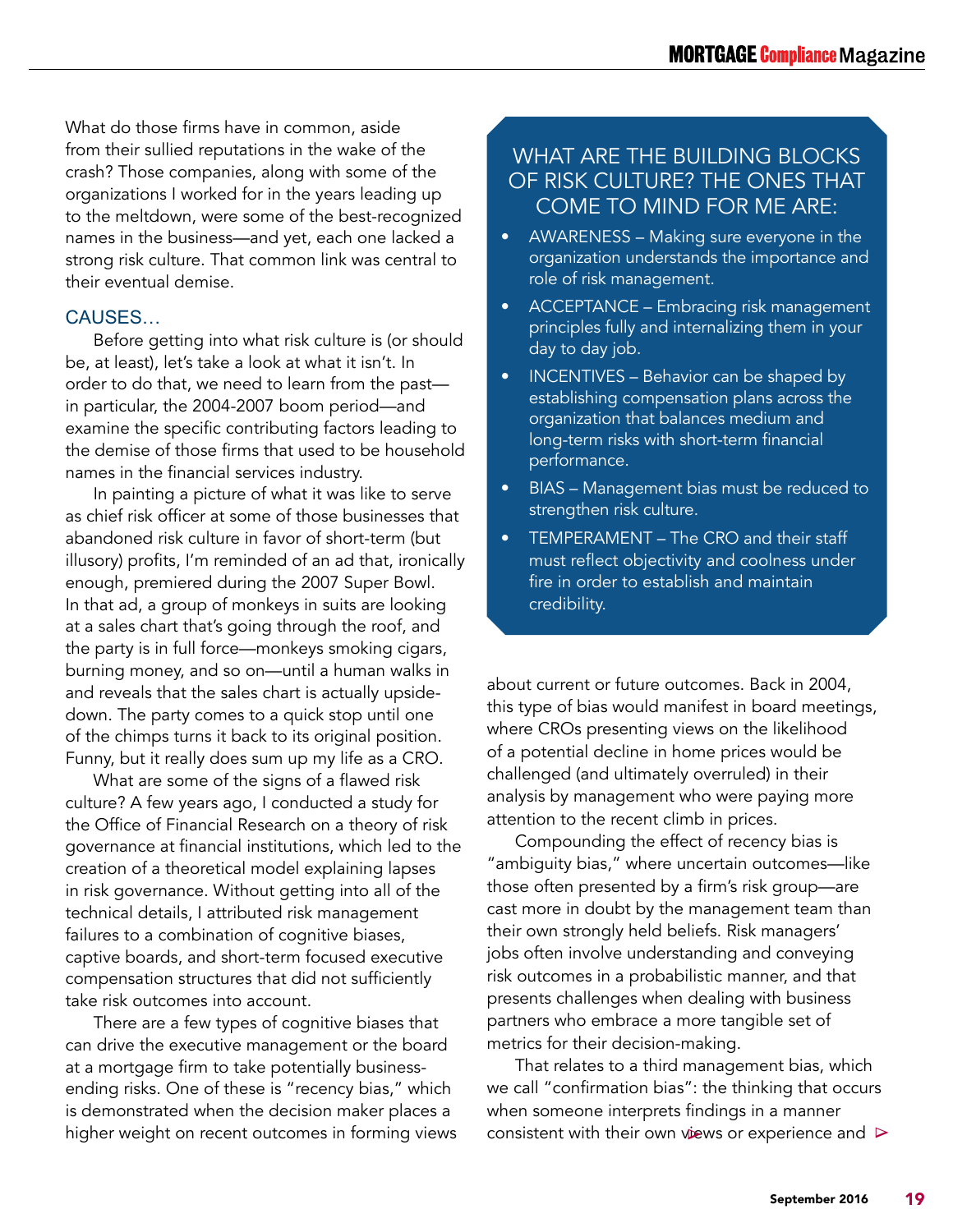discounts alternative explanations or results. For example, the fact that home prices are increasing at a rapid, perhaps even unsustainable, pace might not alarm someone if they believe that the market and economic conditions remain strong.

Finally, the last major bias is "herd mentality." This was plainly in evidence during the bubble era as lenders engaged in a form of mutually assured destruction by competing on product guidelines. One aspect of herd mentality that makes it so troublesome is that there is an information asymmetry issue where management observes a competitor's product offering and assumes that the other firm must have better information. As a result, it reinforces the tendency to mimic the competition, particularly as companies fight for market share.

#### ...AND SYMPTOMS

So now that we've covered some of the causal factors contributing to poor risk governance, what are some of the symptoms of this in terms of risk culture?

One symptom that was apparent at a number of firms before the crisis was the "captive board syndrome." A particularly strong and influential CEO or chair can turn a normally vigilant board into a passive one. Some leaders also like to stack boards with friends or ex-colleagues, ensuring a group think scenario that is driven predominantly from the CEO's perspective. This is clearly not the tone from the top that is supposed to set the risk culture for the firm.

In such cases, you have an environment providing little "air cover" to risk officers. CROs must be unencumbered to speak objectively about risk across the organization. There are too many precrisis examples of effective CROs being replaced due to views that were perceived as "impeding the business strategy." In my opinion, decisions regarding a CRO's tenure should be left to the risk committee of the board rather than being left to a single executive. We don't fire umpires for making unpopular (but correct) calls in the major leagues, and there's far more at stake in mortgage banking.

Going hand-in-hand with the previous point: Another symptom of bad risk culture is the attitude of the organization toward risk professionals. At one firm, it was characteristic of the president of the company to announce my arrival as the chief credit officer to the executive committee meeting by saying, "Here comes the Business Prevention Unit!"

As another classic example during the boom: In a quest for cost savings, the business would hold quarterly review meetings with corporate risk senior management over the risk budget, which was viewed as a "tax" on the business. While this and the above paragraph seem like extreme examples, they did occur at some of the largest financial institutions at the time and are a reminder that risk culture is only as good as the people running the company.

A subtler symptom of poor risk culture would be a pervasive inattention to risk by the business units rather than a fervent commitment to owning risk outcomes and proactively working to remediate process and control deficiencies.

Finally, the vast majority of firms lacking risk culture do not adequately build in financial incentives to management and staff for the effects of long-term risk-taking on the firm's performance.

#### RISK ROLES

With a firm example of what does NOT make for a good risk culture in mind, let's turn our attention to what employees and leadership should be doing to cultivate a strong culture.

- The risk DNA of a firm emanates from its board and CEO. To put it simply, without that, the firm cannot realize an effective risk culture. For the board, this means having a fiduciary responsibility to challenge the business on risk issues, and that implies having a certain level of knowledge to ask important questions about risk-taking. Further, board members must not become captive to CEOs, and they must hold productive executive sessions with CROs. Board compensation committees need to create incentive contracts that reward risk management in conjunction with long-term financial performance. Finally, establishing a clear risk appetite that can be cascaded across the organization is essential.
- For the CEO, it is critical to keep a long-run  $\triangleright$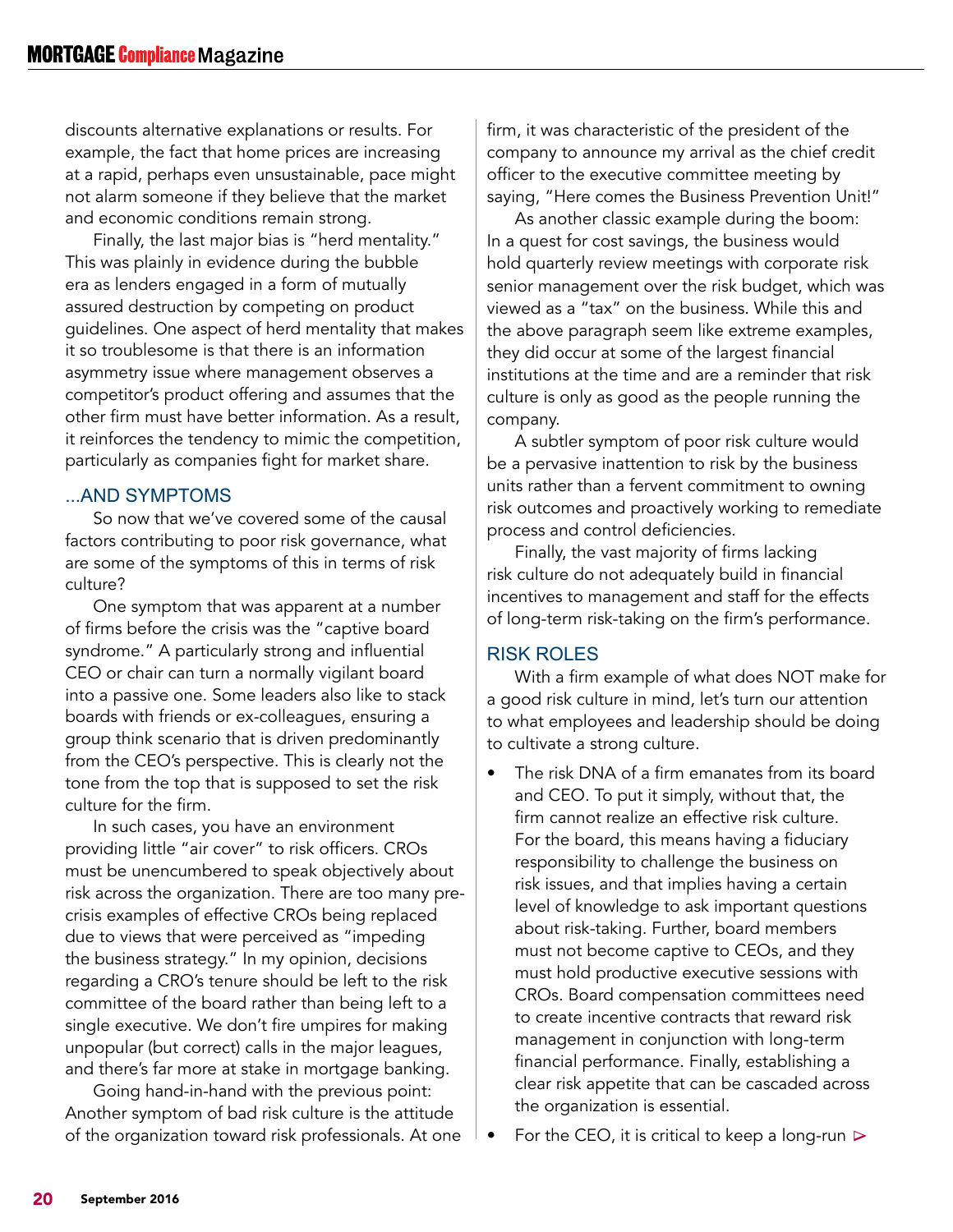view in mind. With that vision comes the need for strong risk management. On this dimension, what I'm seen work well at companies exhibiting a strong risk culture is when the CRO is recognized as a major voice on the executive committee. For risk management to have stature within the organization, it must have a seat at the table among the business heads and CFO—and more importantly, it must have the imprimatur of the CEO.

- As for the CRO him or herself, their stature in the organization (along with that of their team) must be earned. This does not come easily. I've seen very positive CEO/executive committee/ CRO interactions take place in firms where a strong, well-respected business leader is in charge of the risk area. However, this is not to say that the home-grown risk manager cannot be an effective risk champion. On the contrary, demonstrated performance in managing risk and return over time provides an immediate improvement in risk culture.
- Staff take their cues from management, so demonstrated support for risk coming from key leaders outside the risk management organization brings awareness of risk to the entire team. Such support also mutes any doubts about the risk organization as a player in the success of the firm. The CEO and the rest of the executive committee can greatly accelerate the fostering of a risk culture by reinforcing the messaging about risk management coming from the CRO.

This discussion leads us to the role that of the risk management organization in cultivating a healthy risk culture.

One time, while working as CRO at a bank, I had a memorable exchange with the CEO. Discussing a new lending program that the business wanted to do (but was being downsized by risk), I blurted out in a moment of exasperation: "I need to know what you want—a watchdog or a lapdog?" Once I overcame my own shock at making such a statement, I quickly followed up by saying that it was a rhetorical question and that neither answer, in

my opinion, was correct.

In other words, "balance" is the watchword for good risk management. The role of CRO requires an objective-based assessment of risk that both ensures prudent risks are being taken and management and also demonstrates the value of risk management as a partner to the business.

Another area that requires some introspection by risk professionals is the balance that must be sought between the art and science of risk management. Although my own career benefitted from it directly, the risk profession has steered more toward being an actuarial science in the last 15 or so years. I have no quibble with those associations that want to provide quantitative risk training to companies, but my fear is that we expose ourselves to a potential bias toward elegant analytical solutions.

While models are an essential part of our risk infrastructure, there is no substitute for informed judgment and experience. During the mortgage boom, I observed many instances where long-time underwriters were scratching their heads, trying to understand how statistically-based estimates of 60 percent debt-to-income ratios contributed "negligible" default risk. Truth comes in many forms, and sometimes experience supersedes an empirical estimate drawn from historical data. In other words, we do ourselves a disservice not to harmonize the qualitative and quantitative side of risk management. Striking the proper balance between both is an important part of instilling a good risk culture driven by logic and reason and not blindly by statistics.

A perennial issue for risk managers is role clarity among the business and audit functions. With the emergence of the "Three Lines of Defense," organizations have been thinking about this with greater energy than in years past. There is a lot of gray space between these organizations, with great potential for skirmishes or dropped balls if we are not careful in describing clearly what each group does. Although much has changed in recent years, there remains a need to educate the business areas on what risk management does and how it differs from an audit function.